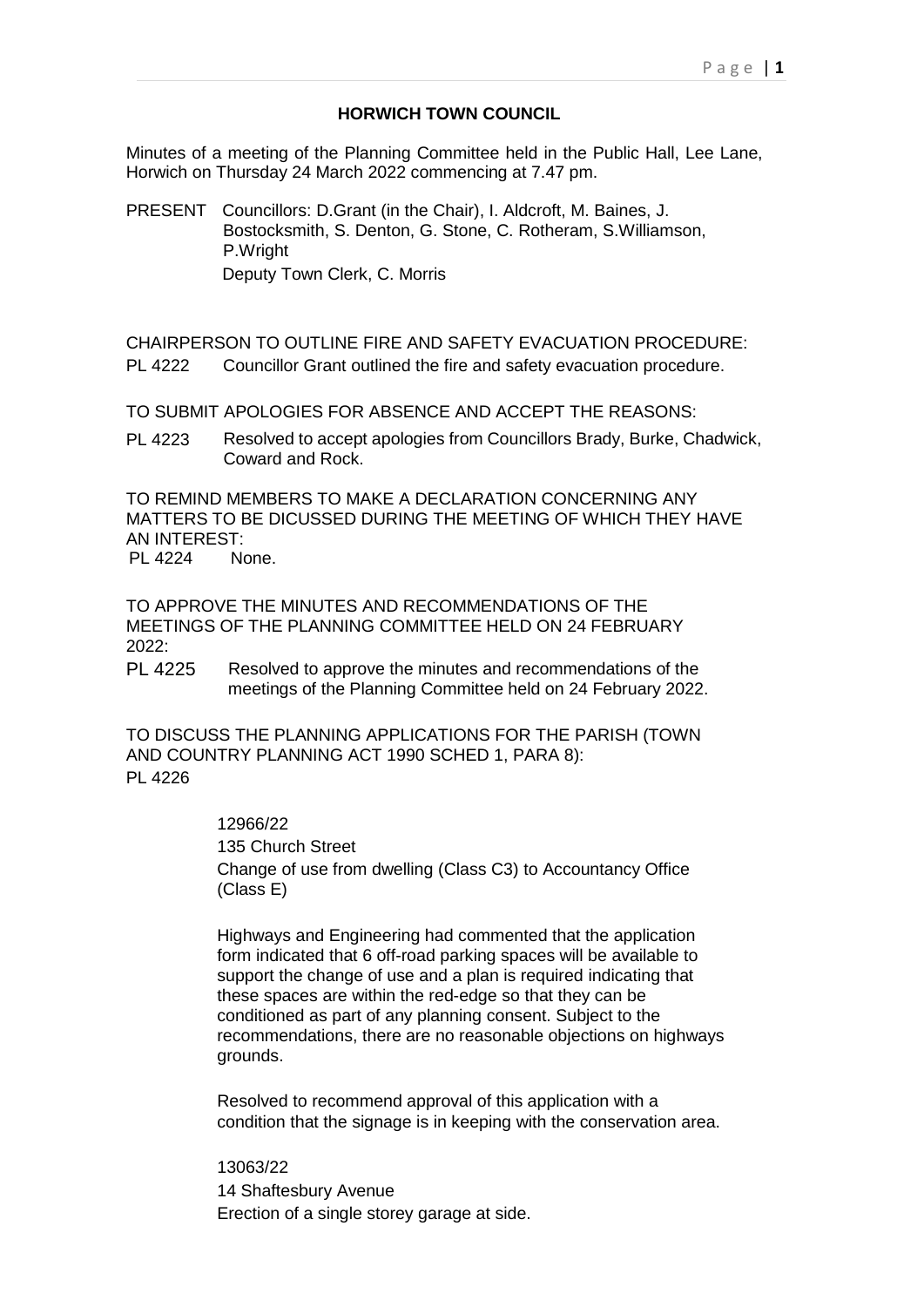Resolved to recommend approval of this application.

### 13071/22

Foxfields Therapeutic Horse Riding Centre, Factory Hill Retrospective application for extension to hoist building

There had been 1 objection - wasn't done in error; requirement to landscape has been ignored; floodlights; permitted opening hours are ignored; numbers of permitted attendees ignored; building was being constructed outside its permitted footprint.

Resolved to recommend refusal of this application on grounds of overdevelopment in the Green Belt.

#### 13112/22

19 Kensington Drive Alterations to front porch, erection of part first part two storey extension at side, demolition of conservatory and erection of single storey extension at rear together with raised decking

Resolved to recommend approval of this application.

# 13133/22

69 Lever Park Avenue

Erection of a single storey extension at rear together with alterations to patio

There had been 1 letter of support.

Resolved to recommend approval of this application.

13156/22 Windyridge, Mill Lane Demolition of existing garage together with erection of new garage

Greenspace had commented that there is the likelihood that bats are using the site and that no bat survey has been submitted.

Resolved to recommend approval of this application.

### 13161/22

Rivington Pike Cottage, Georges Lane Conversion of existing loft together with installation of flat roof dormers at sides, Juliette balcony and bi-fold doors at rear

 There had been 1 comment from Greenspace that the location is within the West Pennine Moors SSI. The planning proposal includes 2 common development situations where bats are likely to be encountered. There is a reasonable level of likelihood that bats are using the site and no bat survey has been submitted.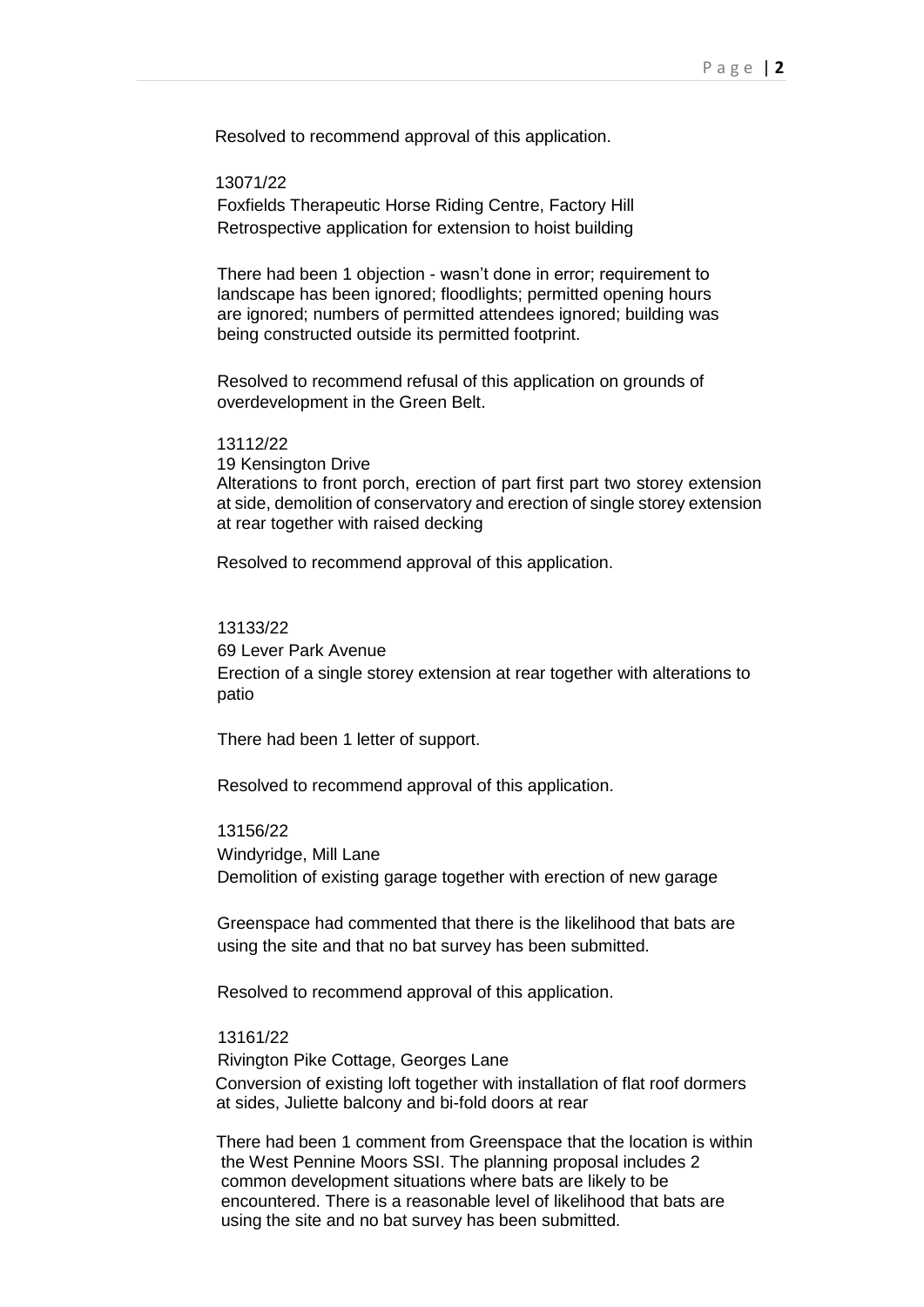Councillor Wright left the meeting at this point.

Resolved to recommend refusal of this application on grounds of the development was not in keeping with the area, was unacceptable within the SSSI and a bat survey has not been carried out.

13170/22 70 Bottom oth Moor Erection of a single storey extension at rear

Resolved to recommend approval of this application.

13203/22 58 Holmebrook Drive Erection of first floor extension at side

Resolved to recommend approval of this application.

13234/22 167 Brownlow Road Demolition of existing porch together with erection of single storey extension at rear

Resolved to recommend approval of this application.

BOLTON COUNCIL PLANNING DECISIONS IN HORWICH (EMAILED TO ALL COUNCILLORS): FOR INFORMATION ONLY:

PL 4227 A list of contrary planning decisions had been circulated to all Members for information.

There were no contrary planning decisions

CORRESPONDENCE (EMAILED TO ALL COUNCILLORS): FOR INFORMATION ONLY:

PL 4228

- a. Bolton Council: notice of submission by the Greater Manchester Combined Authority of the Places for Everyone Joint Development Plan Document and notice of locations for viewing of submission documents.
- b. Bolton Council: notification of temporary road closure Church Street/Chorley Old Road, Horwich commencing 28 March 2022 for approximately 6 weeks for resurfacing works.
- c. Northstone: land off Victoria Road, Horwich reserved matters pre-application consultation.
- d. Bolton Council: notification of temporary road closure Chorley New Road (Access Road), Horwich 8 April 2022 for approximately 1 day for telecoms.